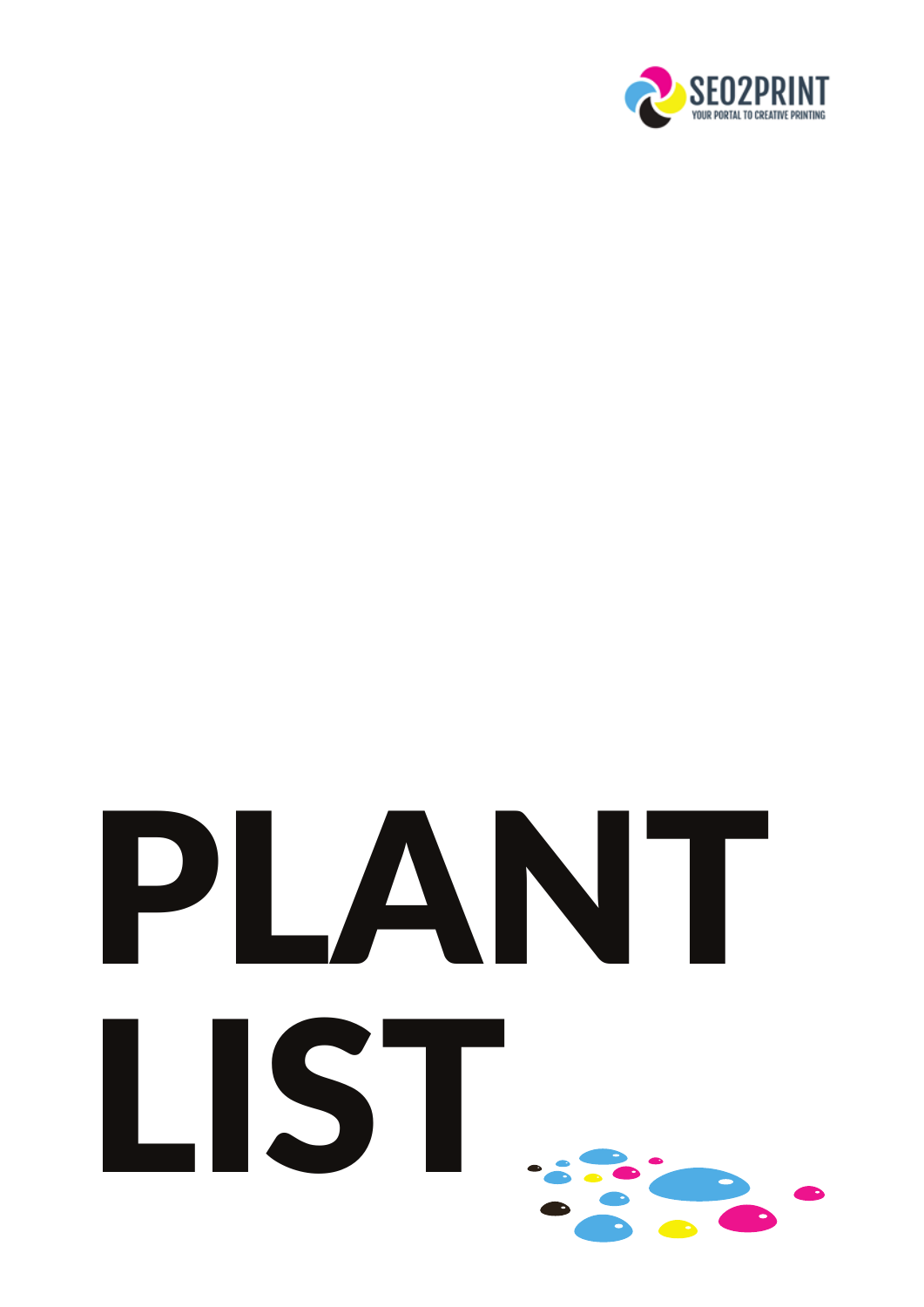### Pre-Press

#### Full complement of Apple Mac and PC technologies:

11 x G5 Apple Macs with latest DTP applications Over 4 terabytes of storage Crosfield Drum Scanner + Creo Flatbed Scanner PurupEskofot Copy Dot/Linework Scanner Heidelberg Suprasetter 105 CTP + multi cassette Autoloader 2 x Epson Stylus Pro 9800

1 x Epson 9600

PrintreadyPrinect prepress workflow

PrintreadyPrinect remote access

PrintreadyPrinect profile toolbox

Spectrophotometer

Press Room Sheetfed

# Lithographic

2 x Heidelberg 102 -12 colour perfector with CutStar  $2 \times$  Heidelberg XL 105-5LX - 5 colour plus LX coater 1 x Heidelberg CD 74-5 LX– 5 colour plus LX coater 1 x Heidelberg GTO 52 – 2 colour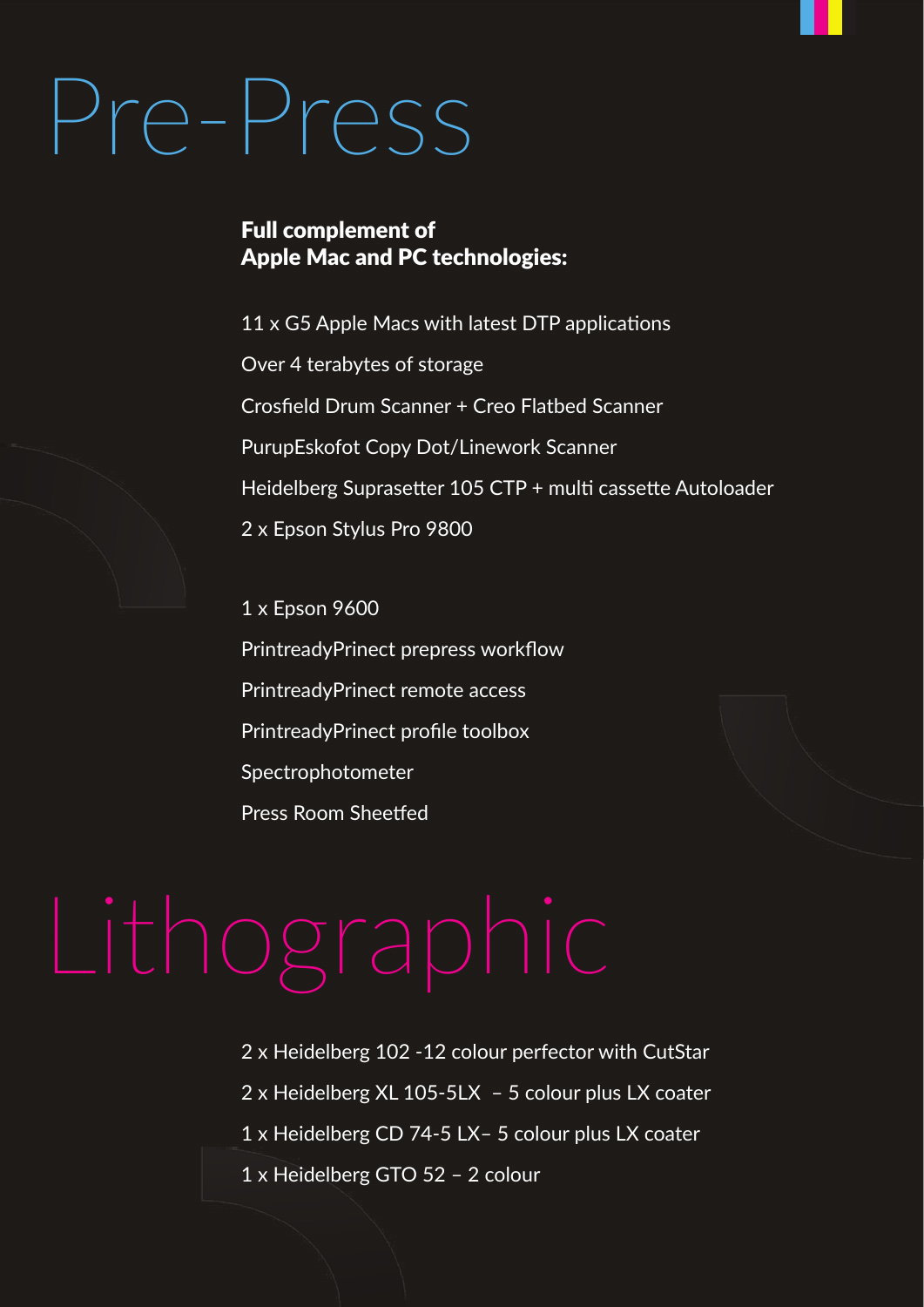

16 pageKomori System 38 heat set web offset – cut off 625mm 32 pageMAN Roland Rotoman A4 – cut off 620mm

# Digital

IGEN 4 x 2

HP Indigo 55 x 2

Twin Goss Universal 35 heat set towers web offset – cut off 598mm Konica Minolta C6100 Accurio Press (max sheet size 330x750) Konica Minolta C1085 Bizhub Press (max sheet size 330x487) Konica Minolta C6000 Bizhub Press (max sheet size 330x487) Prinergy V8 Workflow System

# Finishing

Drilling 2 or 4 hole punching

- 2 x Polar 115 guillotine
- 1 x Polar 115 XT Autotrim
- 1 x Polar 72 guillotine
- 1 x 78 Stahl folder barrel fed 8 plate + knife
- 1 x T66 Stahl folder pile fed 4 plate + 2 knives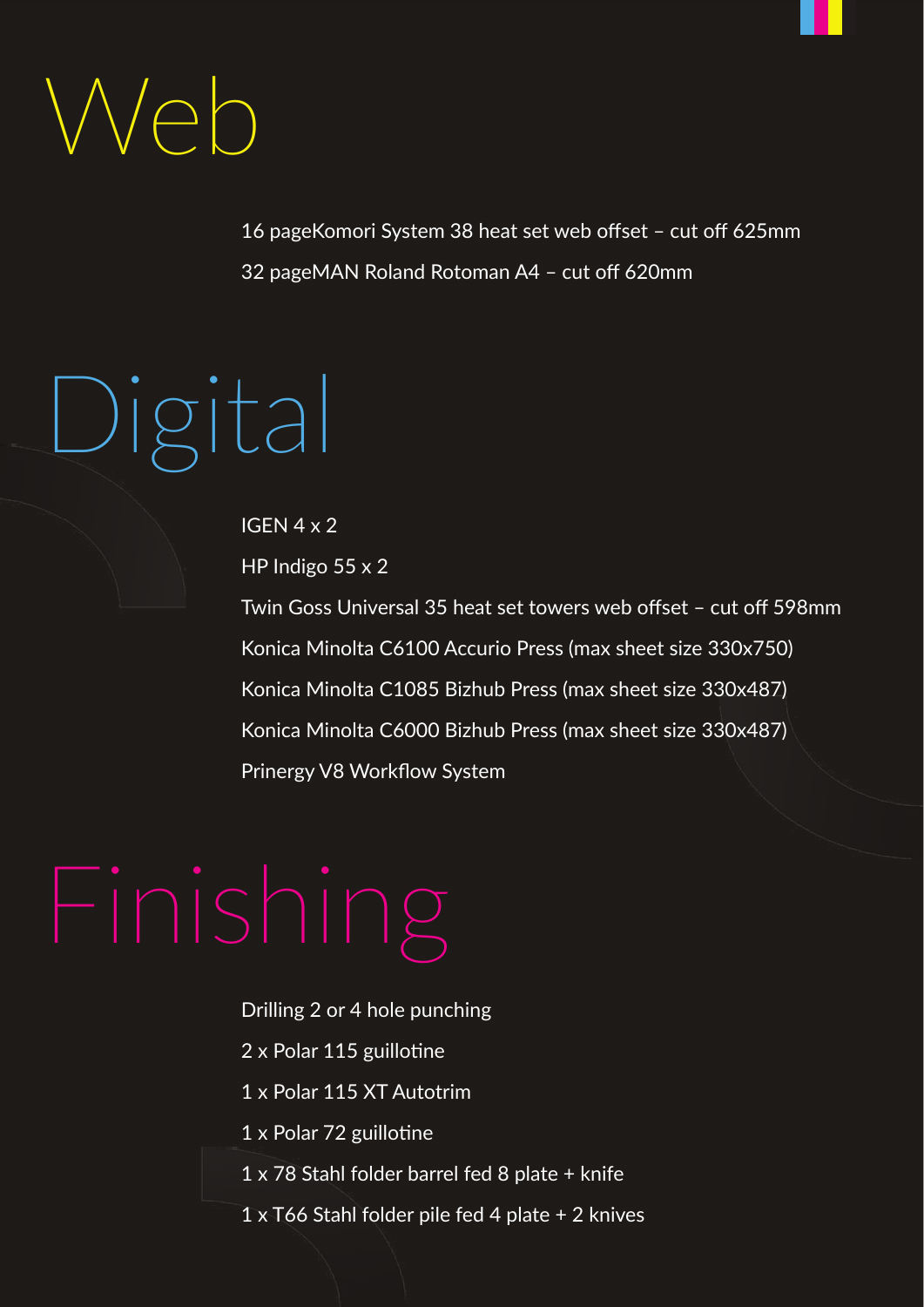1 x 82 Stahl folder barrel fed 6 plates + 2 knives 1x MBO B30 B1 Folder (6 Plate/4 Plate) 1 x SBL Sabre B1 cutting and creasing 2 x Heidelberg B2 cutting and creasing 1 x 13×18 Foil Platen 2 x 10×15 Foil Platen 2 x A4 Flittering Tunnels 1 x Autobond Compact B1 Laminator Europa System Laminator 1 x Setmaster 14 station S2 Collator 1 x Tower 8 Station A3 Collator Longford CF-100 (Greeting Card Creaser & Folder) 2 x Shrink Wrapping Machines

# Bindery

2 x 6 station plus cover feed Muller Martini Prima with loop stitchingheads

Wohlenberg Golf PUR/Perfect Binder 20 station in line

Nordsen PUR Binder

Duplo DPB-500 Perfect Binder

Kolbus Hand Case Maker

Sulby single clamp binder

Aster Thread Sewer

Full Wire-o-bind Line

Full Personalisation & mailing